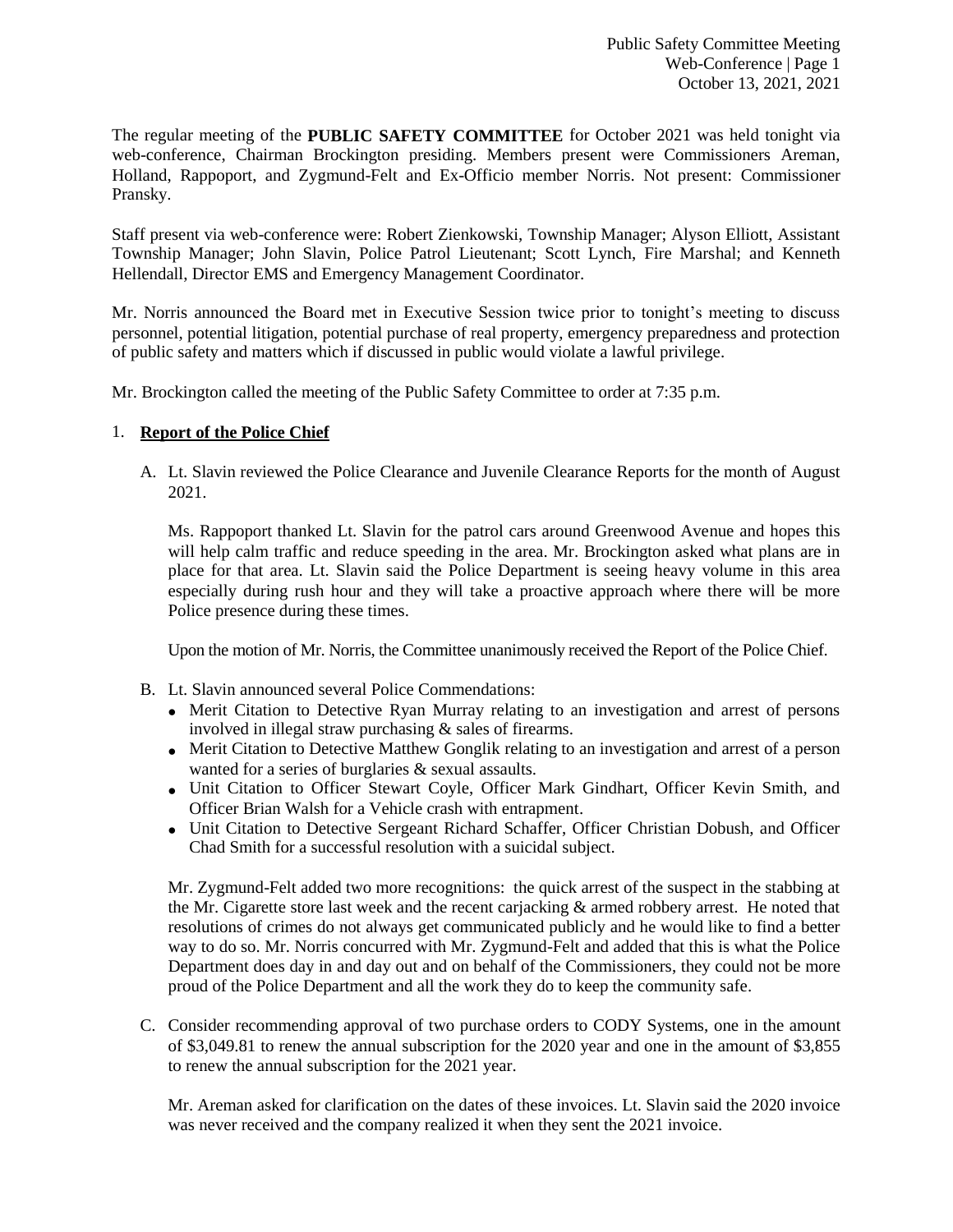Upon motion of Mr. Norris, the Committee unanimously authorized two purchase orders for CODY Systems, one in the amount of \$3,049.81 to renew the annual subscription for the 2020 year and one in the amount of \$3,855 to renew the annual subscription for the 2021 year.

D. Consider recommending approval of a purchase order for HAVIS in the amount of \$23,560 to upfit the five (5) 2021 Police vehicles.

Mr. Brockington asked Lt. Slavin to explain what "upfit" means. Lt. Slavin said that upfitting is where equipment from the old vehicle, such as radios, computers, bars for the windows, light bars, sirens & spotlights are switched to the new vehicle, where possible.

Upon the motion of Mr. Norris, the Committee unanimously authorized a purchase order for HAVIS in the amount of \$23,560 to upfit the five (5) 2021 Police vehicles.

- E. Lt. Slavin gave an update on the upcoming Pennsylvania Chiefs of Police Association Re-Accreditation that will take place on October 21. This re-accreditation happens every three (3) years and assessors review policies, procedures, ask Officers specific questions, take tours of the facility, and participate in ridealongs with Officers. Sgt. Jarreau Francis oversees this accreditation process and has done an amazing job in getting the Department ready.
- F. Cheltenham Township Police Department Recognitions:
	- Detective Matt Hungerford was honored on October 7, 2021 by Montgomery County District Attorney Kevin Steele for his response to an active shooter at Wal-Mart on August 15, 2018, where multiple victims were shot. Detective Hungerford was first on scene and his actions set the tone for the scene. In January 2020, the actor was found guilty at trial.
	- The Department received a thank you from Upper Dublin Township for Sgt. Joseph O'Neill's assistance during Hurricane Ida.
	- A thank you from Lower Merion Township Fire Department was received thanking the Police Department for its support during the funeral for a firefighter who was killed while on scene of an accident.
	- Officer Dave Sparango was acknowledged by the Director of Quality and Education at Moss Rehab for his caring, skilled and effective interactions with a person in their hospital lobby.
	- Officer Kevin O'Donnell was acknowledged by a Haverford resident who was traveling through Cheltenham Township with her son during Hurricane Ida. They ended up lost due to the detours and came upon Officer O'Donnell in his vehicle. Officer O'Donnell consulted computer maps to guide the mother and son to a route that would get them to an accessible entrance to the expressway, inquired on their fuel status, offered suggestions for local hotels should they be unsuccessful and helped guide them for a few blocks to assure they were safely able to drive through the few non-flooded roads that were open.

Mr. Brockington, on behalf of the Commissioners, expressed their appreciation to all of the Police Officers.

Upon motion of Mr. Norris, the Committee unanimously received the Report of the Police Chief.

## 2. **Report of the Fire Marshal**

- A. Mr. Lynch presented the fire report for the month of August 2021 and said the Fire Board did not meet in September due to Hurricane Ida.
- B. Mr. Lynch provided an update on 515 Stahr Road stating the building has passed all inspections and has been re-occupied.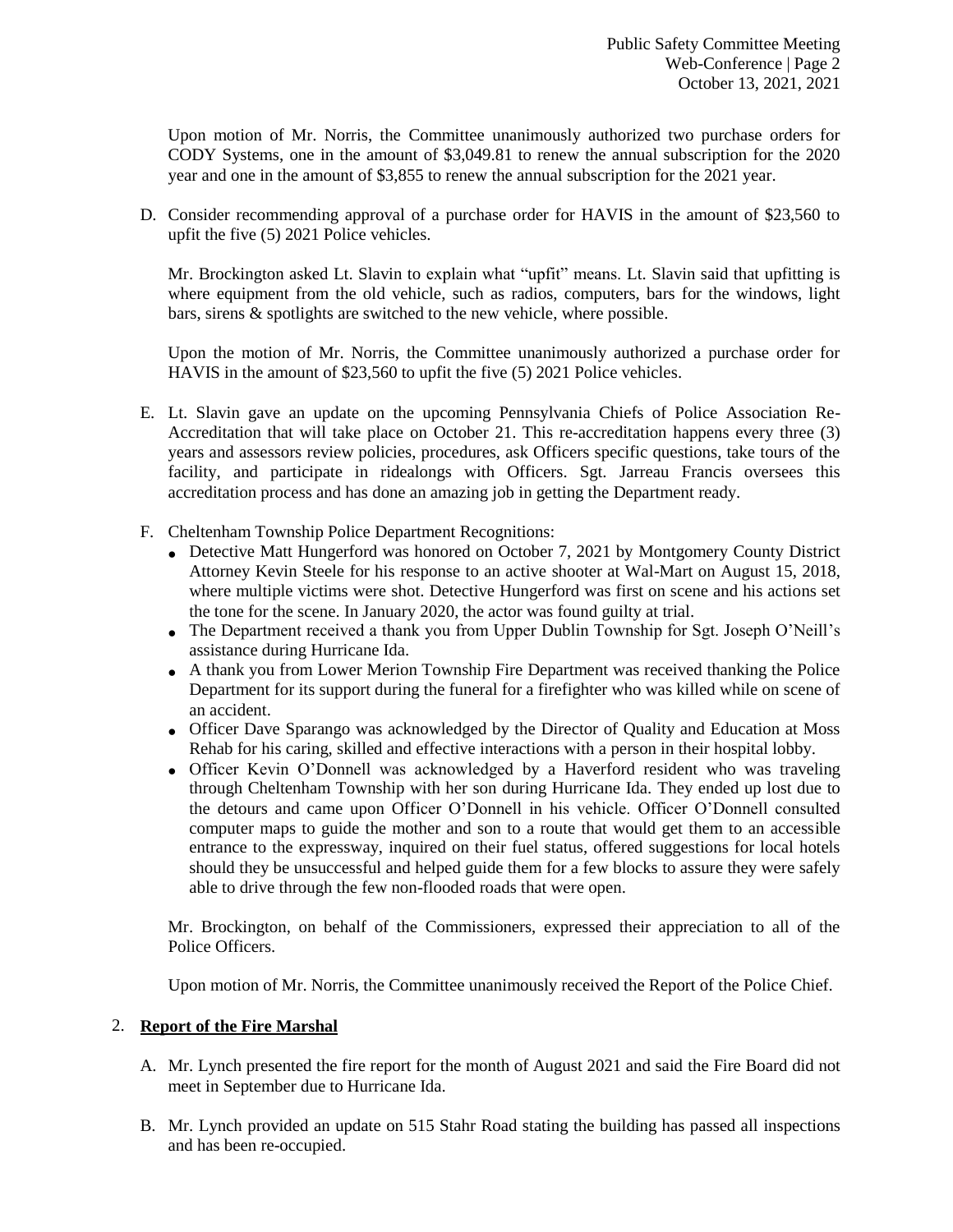- C. Mr. Zygmund-Felt complimented Mr. Lynch on the very detailed description of outside aid and the quick response times. He request that he add fire company response times to outside the Township going forward. Mr. Zygmund-Felt mentioned representations being made by individuals outside of the four fire companies regarding performance and response times on fires in the center of the Township and would like to see a report next month on the deployment of firefighters and apparatus. The fire companies have represented the Township in both private and public meetings and the performance and interactions between them has never been better and that is reassuring to the public. Mr. Brockington asked going forward that Mr. Lynch acknowledge the fire companies when they go above and beyond.
- D. Mr. Lynch updated the Committee on false fire alarms and fire code enforcements; \$17,230 has been brought in this year in fines. Eighty percent of the fines will be returned to the fire companies and a new spreadsheet will be added to Fire reports beginning next month.
- E. Mr. Brockington asked for an update on the High School. Mr. Lynch said from 9/20/21-9/23/21 they were at the High School every day for malicious false alarms that involved ten (10) scholars. With assistance from Vice Principal, Dr. Hammond, these scholars were suspended and parents received citations, ranging from \$350-\$1000. Mr. Lynch went on to say that the wear & tear on the apparatus, fuel costs, lost wages, increase in firefighter injuries, and risk of accidents, cost the fire companies money. These are all volunteer firefighters who are leaving work to go on these calls. One of the incidents was a TikTok dare where the student pulled the fire alarm, turned around and smiled at the camera. Dr. Hammond is making sure there are consequences for these actions.
- F. Ms. Rappoport noted that there were a lot of calls for outside electrical fires and inside & outside smells of gas and asked if this was normal. Mr. Lynch said it is normal, as gas lines and water mains are being replaced throughout the Township and sometimes the lines are not marked correctly or the line is not where it should be and a gas line is struck. Wind and rain can cause the electrical fires outside and the fire companies secure the area, contact PECO and instruct the residents to stay away, before moving onto the next call. There are occasions where there are multiple calls for one location resulting in repeat calls.

Upon the motion of Mr. Norris, the Committee unanimously received the August 2021 report of the Fire Marshal.

## 3. **Report of the EMS Director**

- A. Mr. Hellendall presented the EMS reports for the month of August 2021.
- B. Mr. Hellendall updated the committee on the damaged ambulance, which was picked up, and said the replacement should arrive January 2022.
- C. Mr. Hellendall hopes to have two (2) full-time Paramedics on board by November 1, 2021 and said his staff has been outstanding and working long hours during the staffing shortage. EMS is still short-staffed, but bringing in two new full-timers will be a huge help.
- D. Mr. Hellendall said the new billing company will handle the annual EMS Subscription Mailer which will begin soon.

Mr. Norris noticed the billings year-to-date is down from last year. Mr. Hellendall said the Medicare money was credited to the wrong Township account and Mr. Crittendon said it has been corrected as of October 1.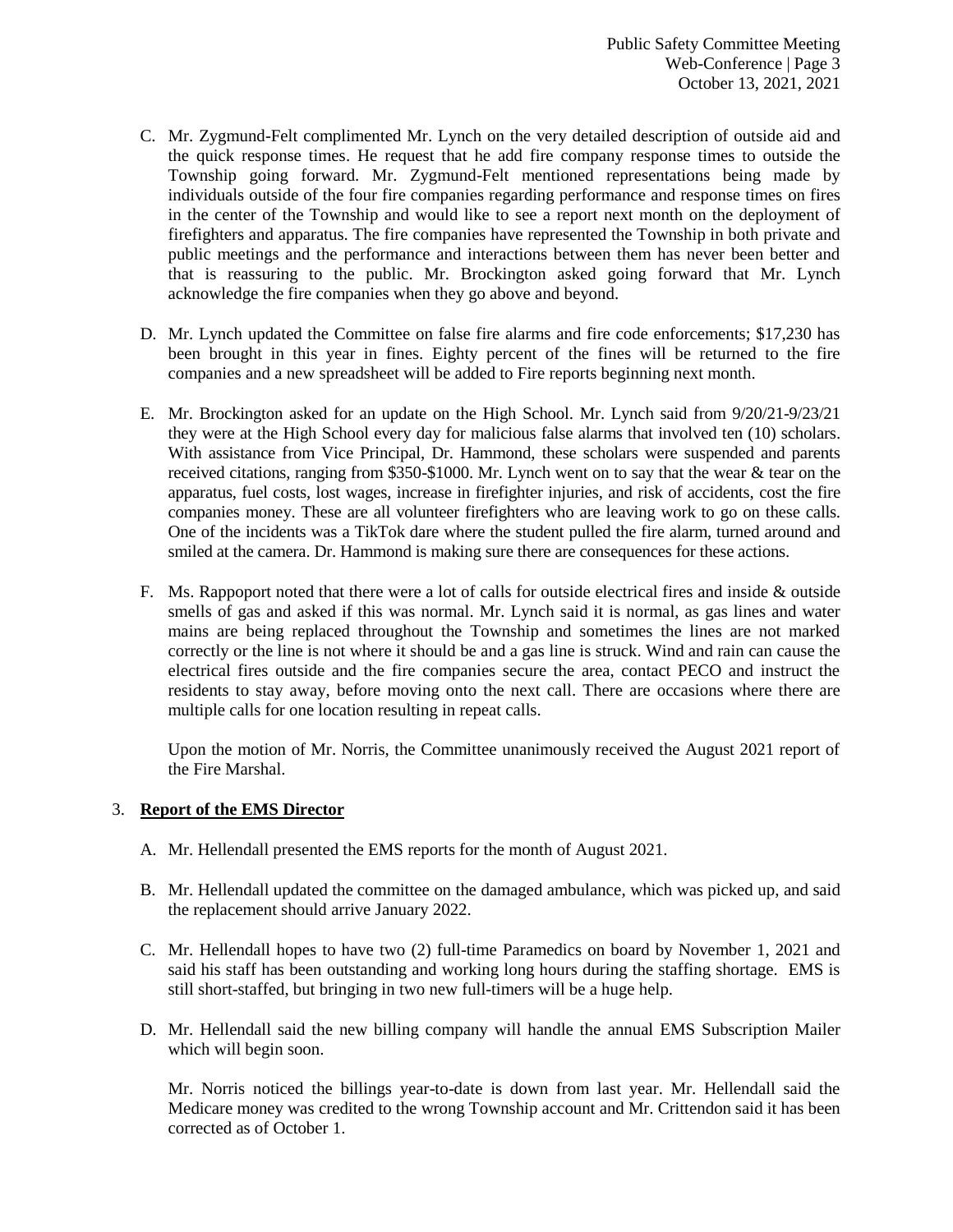Upon motion of Mr. Norris, the Committee unanimously received the report of the EMS Director.

## 4. **Report of the EMA Director**

- A. Mr. Hellendall presented the EMA reports for the month of August 2021.
- B. Mr. Hellendall passed along thanks from across the County to the Police Department, Public Works, Fire Department & EMS during the pandemic and everyone should be proud of the teamwork between all townships.
- C. Mr. Hellendall is working on getting a new sign board and light tower for the Township from the County.

Upon the motion of Mr. Norris, the Committee unanimously received the report of the EMA Director.

# 5. **Old Business**

A. Mr. Areman announced that the Limekiln Bridge is almost complete, but there may be a couple evening closures the week of October 18.

# 6. **New Business**: None.

## 7. **Citizens' Forum**:

*Liza Meiris:* spoke about the pulling of the fire alarm at the high school and understands the idea of holding students accountable, but wants everyone to remember that kids are just going back to school and to keep in mind mental health issues that arose due to the pandemic. She is concerned that the fines can affect families in a negative way.

*Jonathan Essoka:* discussed the following issues happening in Ward 2 that are safety hazards and disrupting the quality of life:

- Drivers doing donuts in the High School parking lot at night. He said he and his neighbors would like to see more police presence, fining drivers, speed humps, adding poles & chains to the entrances, and adding a substance to the parking lot to deter this activity. Mr. Brockington said this will need to be brought up with the School District since it is their property. Mr. Zienkowski advised residents to call 911 when this happens.
- Excessive speeding on Rices Mill Road and that portable signs are helpful, but would ask for a Traffic Calming Study. This is happening after 3 p.m. during the day. Lt. Slavin has been asked to look into this.
- Speeding buses on Old Farm Road and is asking Police to speak to the drivers. Mr. Zienkowski said this has been discussed during a recent School Liaison Meeting and the Police Department has been directed to ticket the speeding buses.
- There is a car carrier parked on Old Mill Road and he believes it is a Class 3 vehicle that should not be parked there. Lt. Slavin will look into this.

*Bruce Johnson:* reiterated Mr. Essoka's concerns and added the following:

- Lights need to be added in the back parking lot to deter illegal activities. Mr. Brockington noted that the School District would be responsible for adding lights.
- There are Do Not Enter signs on Longfellow Road & Old Mill Road that are not being followed. Drivers are using Longfellow Road to get to 309. Lt. Slavin will look into it.
- If a drug free school zone sign can be added on Old Mill Road, as there are kids walking to school smoking marijuana while small children are waiting for the school bus.